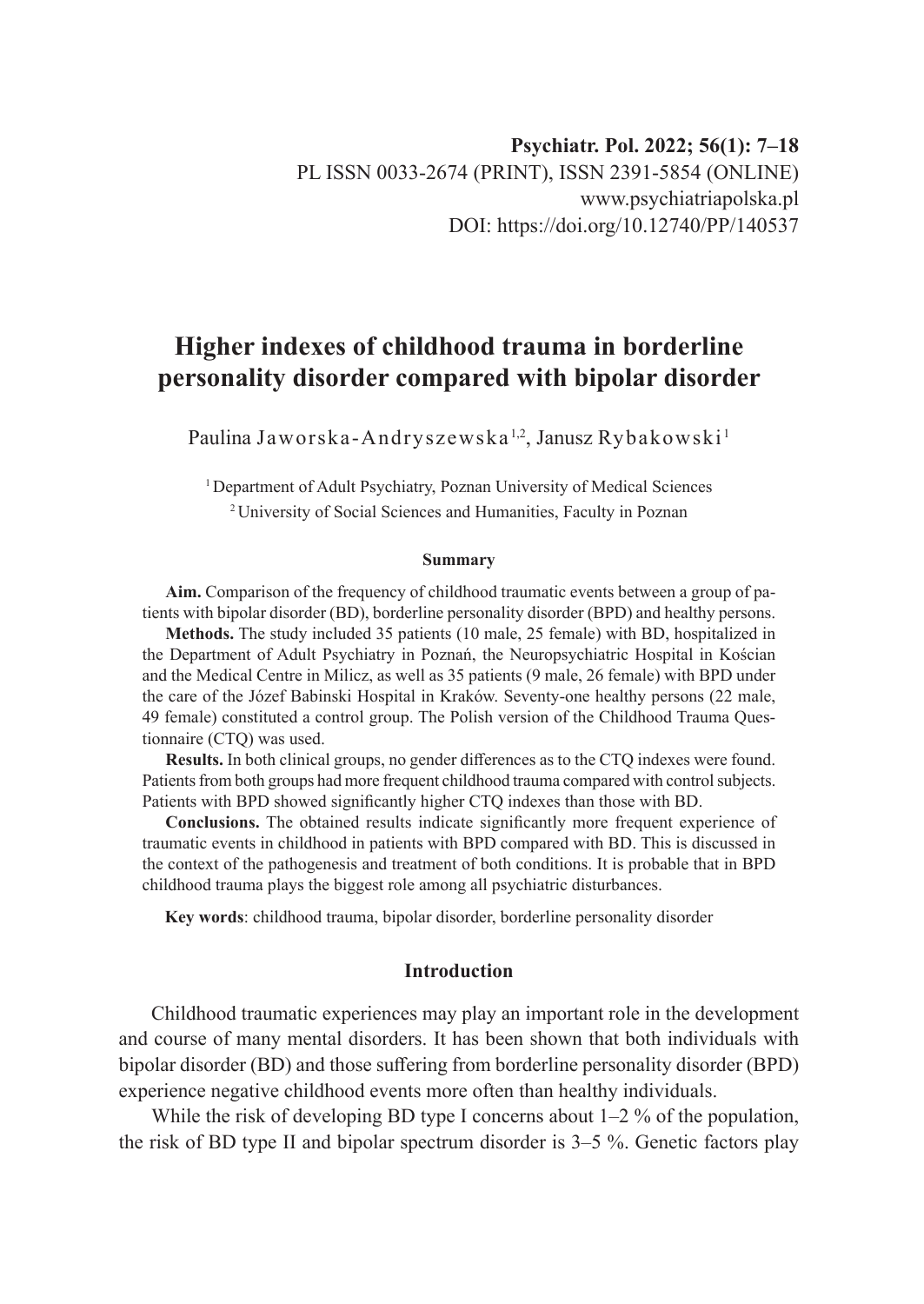an important role in the pathogenesis of the disease, and their contribution is estimated at 60–80 % [1]. Another pathogenetic factor is life events, primarily those occurring in the early stages of life, such as the experience of any kind of violence and the loss of or separation from parents. A study by Aas et al. [2] shows that all types of trauma (physical, sexual and emotional abuse, as well as emotional and physical neglect) are strongly associated with the subsequent occurrence of BD, although the specific role of each type of trauma is still under discussion. In a study conducted in Poznań, it has been found that, compared to the control group of healthy individuals, BD patients showed higher indexes of physical, emotional and sexual abuse, as well as physical and emotional neglect, and more often experienced other negative events in childhood, such as alcoholism, mental illness and suicide in the family, parental abandonment, divorce, death of one of their parents and long-term separation from a parent [3]. Studies of the relationship between early childhood trauma and the course of BD show that these events have a significant impact on the development and course of the disease and are associated with such factors as the age of onset, the age of diagnosis, the presence of psychotic symptoms, suicide attempts, rapid cycling, drug resistance, the coexistence of other mental disorders (anxiety disorders) and the presence of somatic diseases (hypertension, obesity) [4]. We have also found that the unfavourable course of the disease was most influenced by emotional abuse and neglect [5].

Borderline personality disorder (BPD) is characterised by a strong instability that affects most aspects of personality functioning, including relations with the environment, self-image, emotions and behaviour. The image of oneself, one's goals and preferences (including sexual preferences) are distorted or unclear. As a rule, there is a constant feeling of inner emptiness. There is a tendency to enter into intense and unstable relationships with others, which may be accompanied by excessive threats of suicide or self-harm (which also occur for no apparent reason) [6]. BPD affects 1.1 %–2.5 % of the general adult population, is more common in women, and is associated with serious social consequences and a significant reduction in the functioning and quality of life [7]. The risk of suicide was previously assessed as 8-10% [8]; however, recent indexes are lower [9].

In the pathogenesis of BPD, the influence of genetic predisposition is estimated at 40% [10]. From the very beginning of the identification of this disorder, it has been shown that experiencing physical and sexual abuse in childhood, witnessing domestic violence and early separation are very important in its development [11]. A study conducted by van Dijke et al. [12] showed that 71.4% of BPD patients reported experiencing traumatic events in childhood, and 69% of women and 31% of men with symptoms of this disorder reported experiencing sexual abuse in childhood. Traumatic experiences also exacerbate psychopathological symptoms in the course of BPD. Our study has shown that the level of negative experiences in childhood is a predictor of self-destructive behaviour and suicidal tendencies in individuals with BPD [13].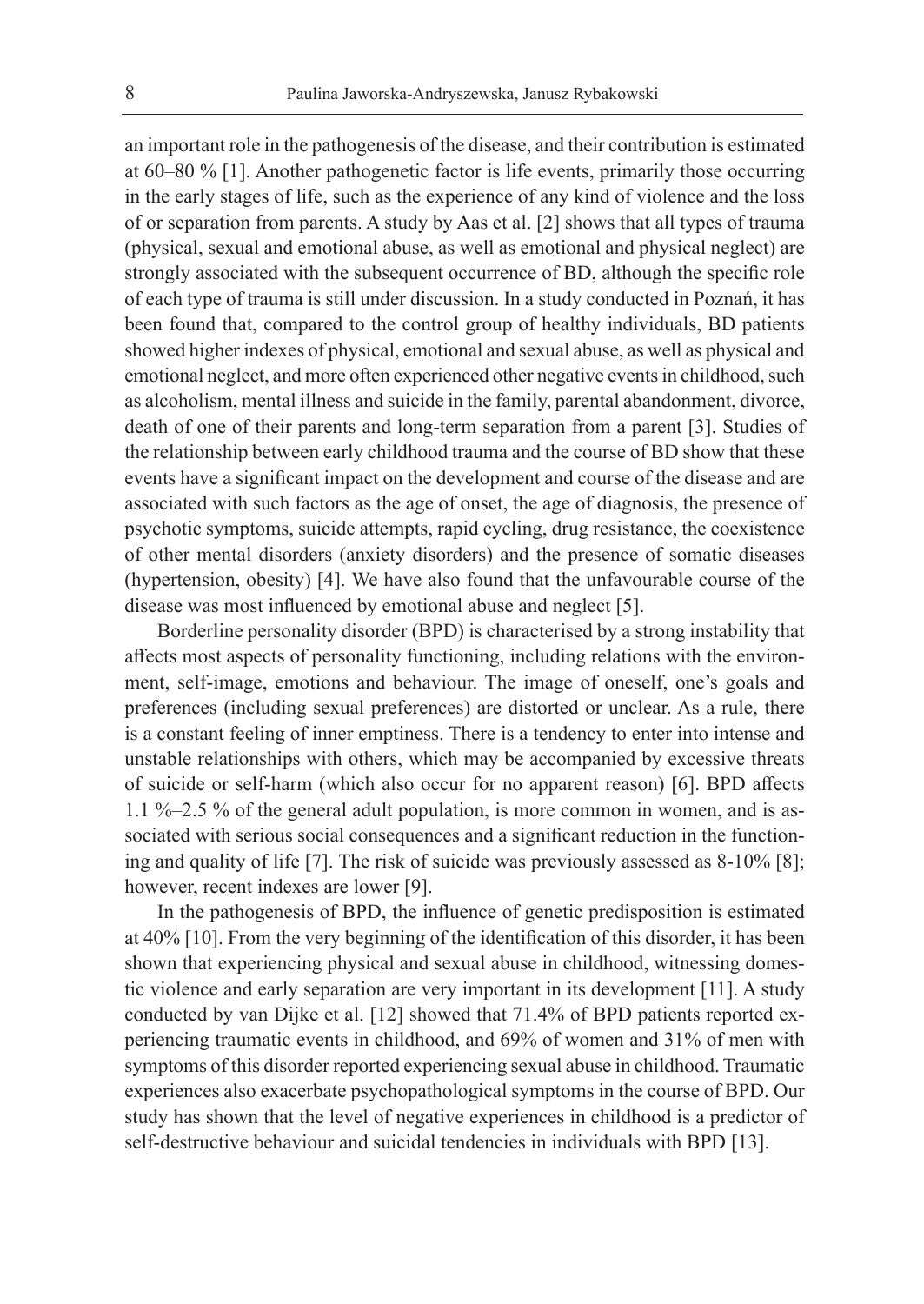The symptoms of BD and BPD may overlap [14]. Some studies show that almost 40% of BD patients who are in the euthymic phase meet the criteria for being diagnosed with a personality disorder, most often BPD [15]. On the other hand, one of the main features of BPD is excessive mood reactivity and affective instability, which may resemble the course of BD, particularly of the ultra-rapid cycling type [16]. Some believe that up to 80% of BPD patients display some features of BD, approximately 10–20% of BD patients are diagnosed with comorbid BPD, and approximately 20% of BPD patients are diagnosed with BD, with BPD appearing to coexist more frequently with BD type II than type I  $[17, 18]$ .

A genetic study performed with the genome-wide association study (GWAS) method showed a genetic 'overlap' between BPD and BD, as well as with schizophrenia and recurrent depression [19]. In a positron emission tomography (PET) study comparing patients with BPD and BD type II, decreased glucose metabolism in the regions of the insula was found in patients with both diseases, which may suggest common pathophysiological mechanisms [19]. The presence of negative childhood events in both BD and BPD patients was associated with decreased cortisol levels [21].

Compared to patients with one disorder, individuals experiencing both BD and BPD have a much more severe course of the disease, many comorbid symptoms, experienced more traumatic events in childhood, report more suicidal tendencies and are hospitalised more often. In their family history, disorders of depression, antisocial personality and psychoactive substance use were more frequent [22]. In young individuals with BD, it was observed that the additional occurrence of BPD-related symptoms was associated with a more severe course of the disease and more frequent self-destructive behaviours [23]. Riemann et al. [24] have shown that affective instability, impulsiveness and suicidal or self-harm tendencies lead to a higher frequency of episodes in BD patients.

A genetic predisposition and epigenetic factors affect the influence of negative events in childhood on the appearance and course of BD and BPD in adulthood. In BD, a possible interaction between environmental (stress) factors and polymorphism of the serotonin transporter gene, brain-derived neurotrophic factor (BDNF), the toll-like receptor (TLR2) and the FKBP5 gene has been indicated [25]. This interaction has also been found in BPD in relation to the genes of the serotonergic, dopaminergic and noradrenergic systems [26]. Other genes such as the BDNF gene and the vasopressin receptor gene have also been studied [27]. The GWAS [19] has shown that the DPYD and PKP4 genes may be important in BPD. Stanley and Siever [28] argue that the core problem in BPD is interpersonal sensitivity, which in turn contributes to impulsive behaviour and emotional dysregulation, which is associated with the dysregulation of neuropeptides, including abnormal levels of opioids, oxytocin and vasopressin.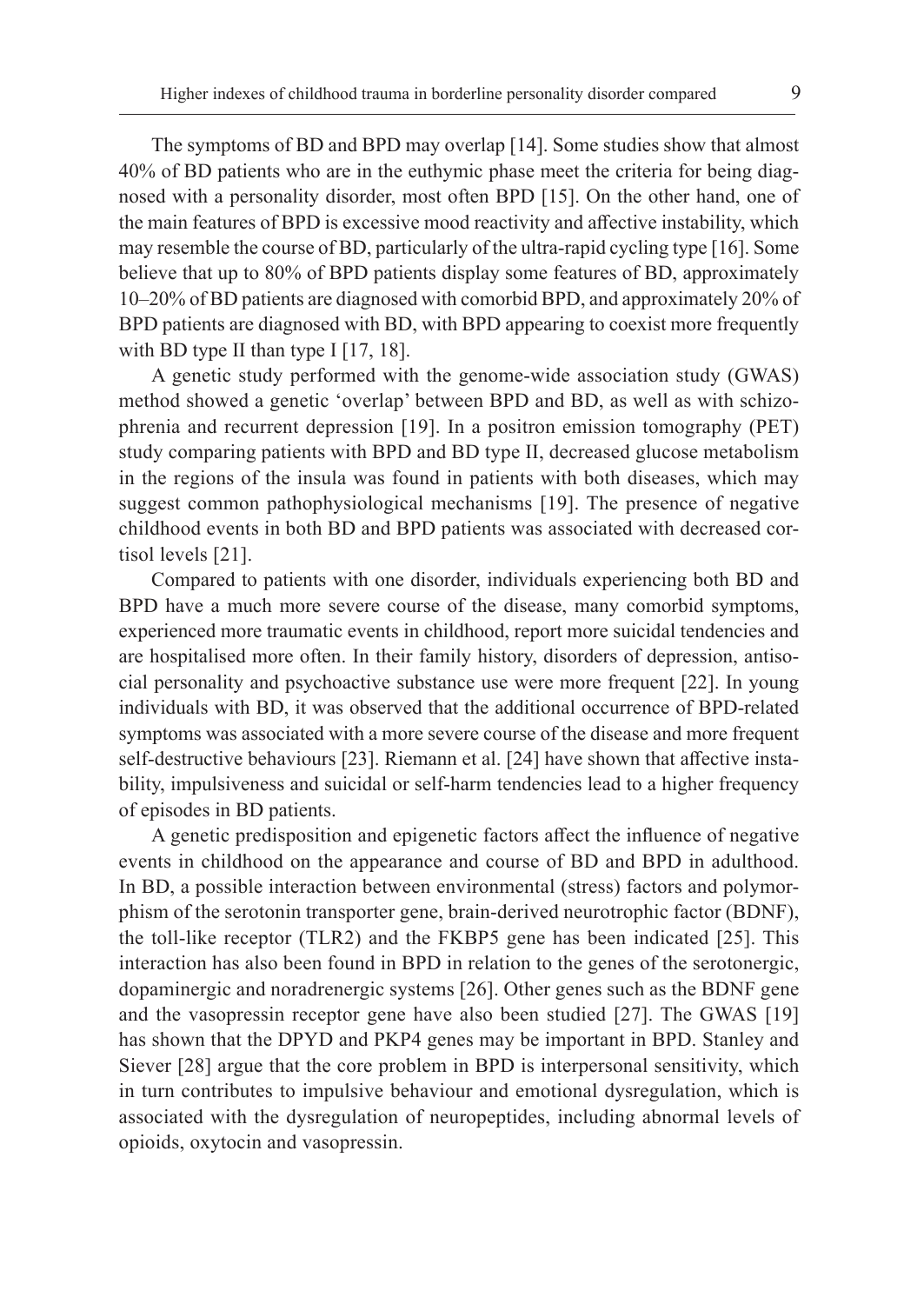Epigenetic mechanisms such as DNA methylation may also be important for the neurobiological effects of trauma, which may have an impact in BD individuals on the functioning of the brain throughout life [25]. Abnormalities in DNA methylation have also been demonstrated in BPD [29, 30]. Interestingly, some researchers indicate that psychotherapy may affect the methylation status in such patients [30].

According to Dudek [32], the features differentiating BD and BPD are the periodic course of the former, episodes of depressed and elevated mood, a family history of BD, general functioning and cognitive schemas. On the other hand, emotional instability, impulsiveness, mood swings, the risk of substance abuse, self-harming behaviour and suicidal tendencies are common to individuals with BD and BPD. While BPD patients are characterised by significantly higher impulsivity compared to BD patients, increased impulsivity in BD patients is associated with a history of childhood trauma [20]. There is a similarity between the affective lability characteristic of BPD and the symptoms of rapid cycling BD [33] and sometimes such an onset of BD may be incorrectly diagnosed as BPD. However, it should be remembered that the symptoms of BPD persist for a long time, while the symptoms of BD occur periodically. BPD individuals do not experience a highly elevated mood, grandiose delusions, or a significantly reduced need for sleep. A positive family history of BD may also be helpful in distinguishing between the two disorders [34].

Although the history of early childhood trauma is more frequent in both disorders than in healthy persons, there is evidence that these events are significantly more common in BPD individuals. In a comparative study of women with BD or BPD conducted using the Childhood Trauma Questionnaire (CTQ), Mazer et al. [21] showed that BPD individuals showed a higher total CTQ index and experienced greater emotional abuse and neglect, as well as physical neglect, than BD individuals. BPD patients also showed greater severity of symptoms such as anxiety, impulsiveness, depression, hopelessness and suicidal thoughts.

As the first author of this study (P. J-A.) assessed early childhood trauma using the CTQ scale in both BD and BPD patients, this study attempts to compare the frequency of traumatic events in childhood between the groups of BD patients, BPD patients and healthy individuals. Only women were assessed in the cited study [21], while this study assessed and compared these indexes for both sexes.

# **Study participants**

The study was performed at the Department of Adult Psychiatry of the Karol Marcinkowski University of Medical Sciences in Poznań, the Neuropsychiatric Hospital in Kościan, the psychiatric ward of a medical centre in Milicz and the Józef Babiński Hospital in Kraków. A total of 141 individuals from the Polish population were included in the study. The tested subjects formed three groups: two clinical groups and a control group. Each group consisted of approximately 30% men and 70% women.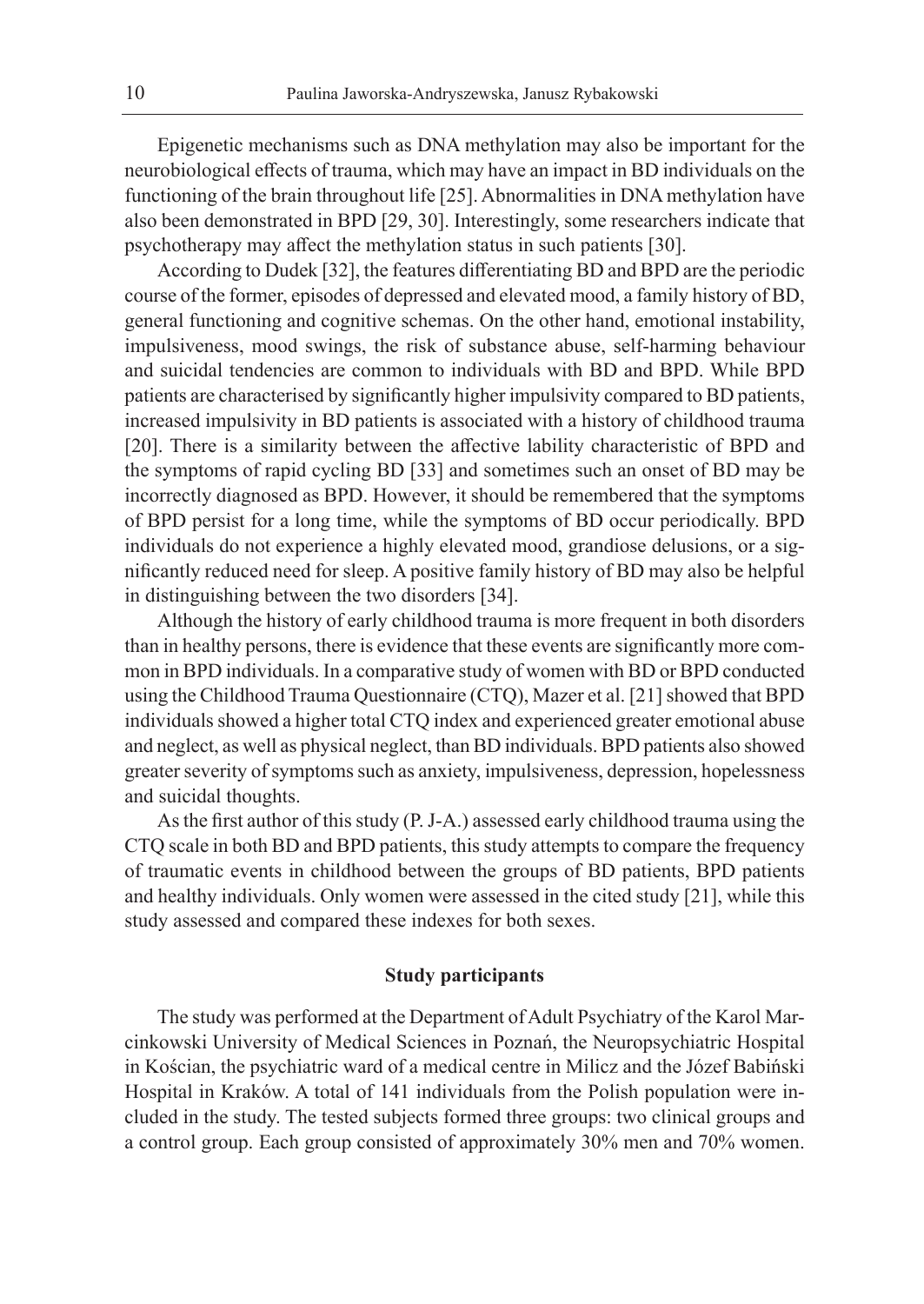The clinical groups included 35 BD patients (10 men, 25 women) and 35 BPD patients (9 men, 26 women). Patients met the diagnostic criteria of ICD-10 and DSM-IV for BD and BPD, respectively.

The BD patients were in a period of clinical improvement with the intensity of depression symptoms not exceeding 10 points on the Hamilton scale and the severity of mania not exceeding 10 points on the Young scale. Psychometric evaluation of the examined patients was performed by psychiatrists. The mean age of the BD group was 42 years (SD = 10.2), and the duration of the disease was  $15.6 \pm 10.5$  years. In 34 patients (65.4%), comorbid somatic diseases were diagnosed. Diagnosed and treated arterial hypertension was demonstrated in 17 patients (32.7%), obesity in 17 patients (32.7%), thyroid dysfunction in six patients (11.5%), diabetes in seven patients (13.5%), cerebrovascular diseases in one patient (1.9%), and other somatic diseases in 15 patients (28.8%). Co-occurring mental disorders were found in 27 patients (77.1%). Alcohol dependence was diagnosed in six patients (17.1%), addiction to psychoactive substances in four patients (11.4%), addiction to tobacco products in 21 patients (60%), personality disorders in six patients (17.1%), anxiety disorders in 16 patients (45.7%), obsessive-compulsive disorder in two patients (5.7%), eating disorders in two patients (5.7%), and post-traumatic stress disorder (PTSD) in one patient (2.9%).

The mean age in the group of individuals with BPD was 29 years  $(SD = 5.7)$ . Co-occurring mental disorders were found in 26 patients (74.3%). Depression was diagnosed in 45.7%, anxiety disorders in 31.4% and eating disorders in 22.8%. In turn, 5.7% were addicted to psychoactive substances, 74.3% declared the use of psychoactive substances, and 48.6% admitted that they used alcohol harmfully.

The control group consisted of 71 psychiatrically healthy individuals (49 women, 22 men) and matched the patient group in terms of sex and age. Control subjects were recruited from the colleagues (among others, health service and social care workers). The inclusion criterion was both present and previous absence of any psychiatric disturbances and treatments. The mean age of the control group was  $32$  years (SD = 9.0).

The study was approved by the Bioethics Committee at the Medical University of Poznań. Upon enrolment in the study, each subject was informed about its purpose and course, obtained answers to any questions and signed consent to participate in the study.

#### **Research methods**

A survey questionnaire on demographic and clinical factors was conducted for all participants in the study, and detailed data on the course of the disease were obtained from patients in the clinical groups.

The occurrence of negative life events was assessed using the Polish version of CTQ [35, 36], according to Murzyn [37]. The CTQ is used to assess early childhood trauma related to the experience of emotional, physical and sexual abuse as well as emotional and physical neglect. The severity of the trauma is reflected by the number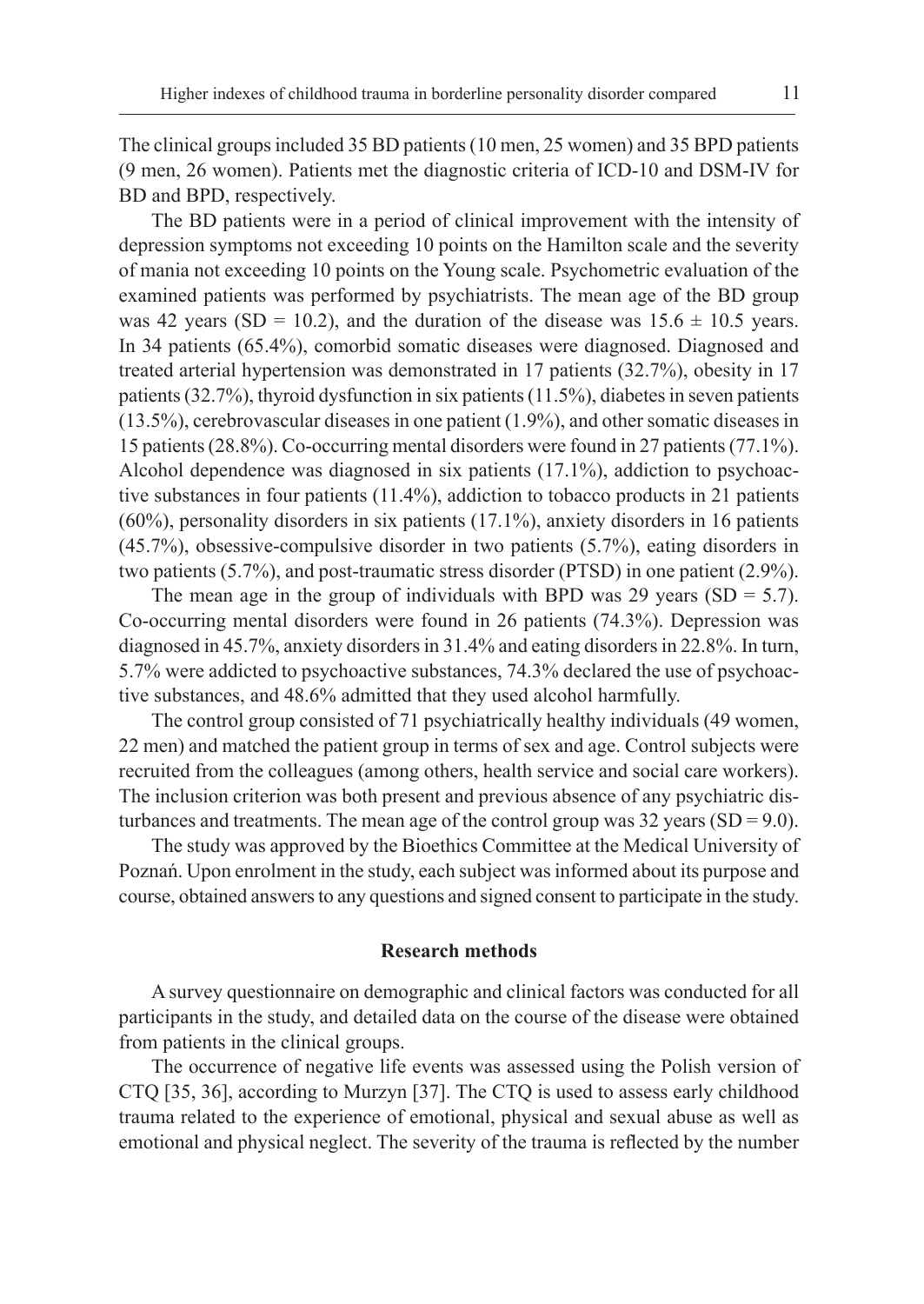of points on each subscale (from 5 to 25 points). The total trauma severity index is the sum of the points from all subscales.

# **Methods for statistical analysis**

The statistical analysis was performed using the Statistica 10 package. The consistency of the results with the normal distribution was assessed using the Shapiro-Wilk test. As the results concerning the age and the CTQ indexes showed a normal distribution, differences between the three groups were assessed by ANOVA, with differences between individual groups by the Newman-Keuls post-hoc test. Differences between men and women were assessed using the Student's *t*-test. The level of statistical significance was adopted at  $p < 0.05$ .

## **Results**

Age data and CTQ results for all three groups broken down by gender are presented in Table 1.

Table 1. **Age data and CTQ indexes in the groups of men (M) and women (K) with BD or BPD and healthy individuals (CG)**

| Factor                     | <b>BD</b>       |                 |                 | <b>BPD</b>      | CG             |                  |
|----------------------------|-----------------|-----------------|-----------------|-----------------|----------------|------------------|
|                            | $M = 10$        | $K = 25$        | $M = 9$         | $K = 26$        | $M = 22$       | $K = 49$         |
| Age (years)                | $39 \pm 7$      | $43 \pm 11$     | $30 \pm 6$      | $29 \pm 5$      | $31 \pm 9$     | $36 \pm 8^*$     |
| CTQ - total score          | $42.3 \pm 11.6$ | $48.2 \pm 14.1$ | $80.8 \pm 15.8$ | $78.8 \pm 10.5$ | $32.4 \pm 6.8$ | $35.6 \pm 5.8^*$ |
| CTQ - emotional abuse      | $10.9 \pm 4.3$  | $11.2 \pm 5.2$  | $19.3 \pm 4.0$  | $19.3 \pm 1.9$  | $5.4 \pm 0.8$  | $5.7 \pm 1.1$    |
| CTQ - physical abuse       | $7.0 \pm 2.8$   | $8.0 \pm 5.3$   | $12.3 \pm 5.2$  | $11.9 \pm 3.9$  | $5.2 \pm 0.5$  | $5.3 \pm 0.6$    |
| CTQ - sexual abuse         | $5.1 \pm 0.3$   | $6.0 \pm 3.1$   | $12.5 \pm 7.5$  | $8.2 \pm 7.0$   | 5.0            | 5.0              |
| CTO - emotional<br>neglect | $11.3 \pm 5.7$  | $13.8 \pm 4.6$  | $19.3 \pm 4.1$  | $21.2 \pm 2.4$  | $6.2 \pm 18$   | $6.2 \pm 1.8$    |
| CTQ - physical neglect     | $7.4 \pm 3.0$   | $8.7 \pm 3.6$   | $12.0 \pm 4.2$  | $12.6 \pm 4.4$  | $5.6 \pm 1.1$  | $5.4 \pm 0.8$    |

\* the difference between men and women is significant,  $p < 0.05$ 

The table shows the means and standard deviation.

In the control group, a higher age and a higher overall CTQ index were found for the women compared to the men. However, due to the lack of significant sex differences in the clinical groups, comparison of the CTQ subscale results was performed for all the experimental groups: BD, BPD and control groups. The results are presented in Table 2.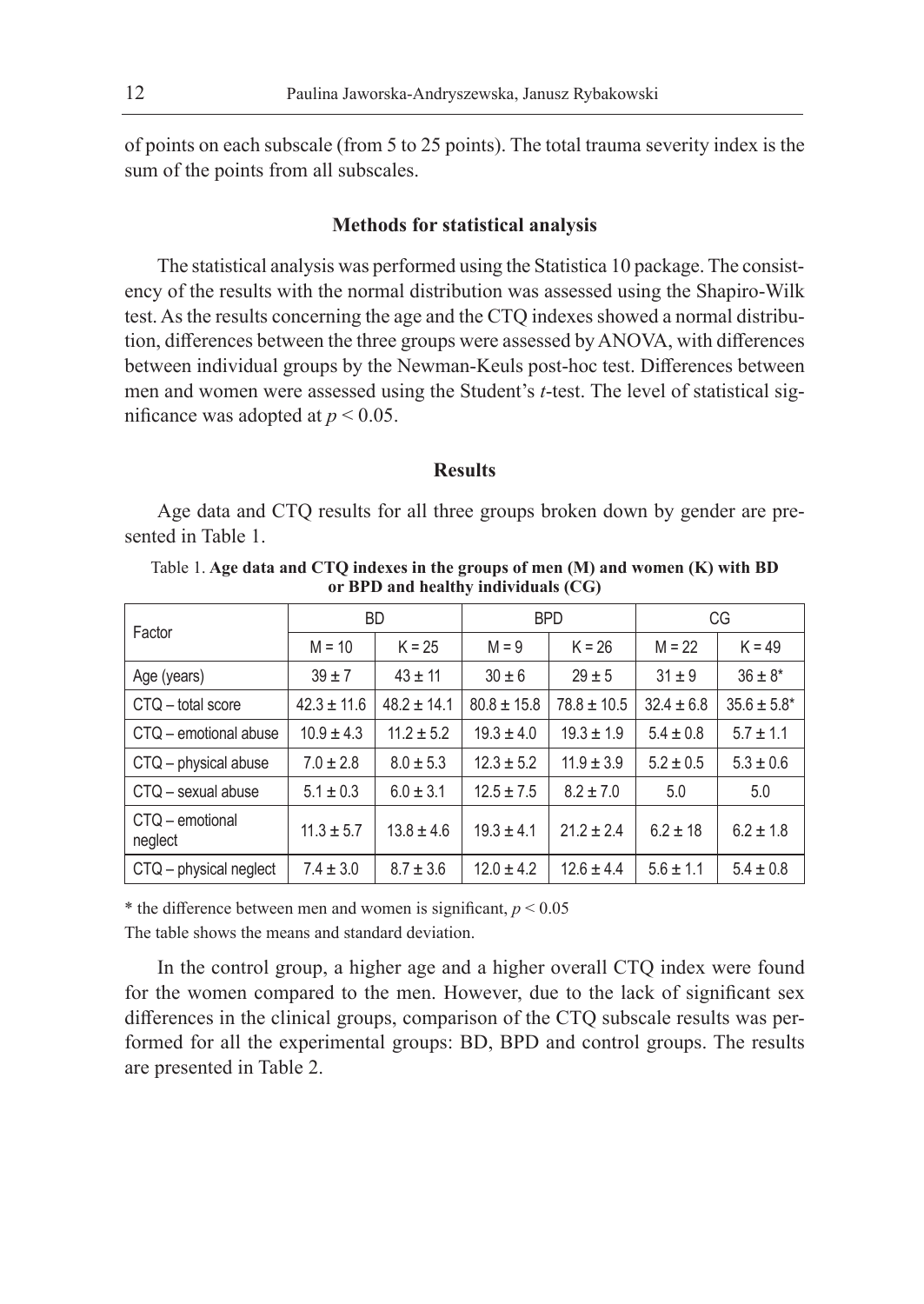| Tested parameter           |                 | <b>BPD</b><br>$N = 35$ | CG<br>$N = 71$ | Analysis of<br>variance (p) | Post-hoc test |           |            |
|----------------------------|-----------------|------------------------|----------------|-----------------------------|---------------|-----------|------------|
|                            | BD.<br>$N = 35$ |                        |                |                             | <b>BD</b>     | <b>BD</b> | <b>BPD</b> |
|                            |                 |                        |                |                             | vs BPD (p)    | vs CG (p) | vs CG(p)   |
| Age (years)                | $42 \pm 10$     | $29 \pm 6$             | $35 \pm 9$     | < 0.001                     | < 0.001       | < 0.001   | < 0.05     |
| CTQ - total score          | $46.5 \pm 13.6$ | $80.3 \pm 14.5$        | $34.6 \pm 6.3$ | < 0.001                     | < 0.001       | < 0.001   | < 0.001    |
| CTQ – emotional<br>abuse   | $11.1 \pm 4.9$  | $19.3 \pm 3.6$         | $5.6 \pm 1.0$  | < 0.001                     | < 0.001       | < 0.001   | < 0.001    |
| CTQ - physical<br>abuse    | $7.7 \pm 4.7$   | $12.2 \pm 4.9$         | $5.2 \pm 0.5$  | < 0.001                     | < 0.001       | < 0.001   | < 0.001    |
| CTQ - sexual<br>abuse      | $6.0 \pm 2.7$   | $11.4 \pm 7.5$         | $5.0 \pm 0.1$  | < 0.001                     | < 0.001       | < 0.005   | < 0.001    |
| CTQ – emotional<br>neglect | $13.1 \pm 5.0$  | $19.7 \pm 3.8$         | $6.2 \pm 1.8$  | < 0.001                     | < 0.001       | < 0.001   | < 0.001    |
| CTQ - physical<br>neglect  | $8.3 \pm 3.4$   | $12.2 \pm 4.2$         | $5.4 \pm 0.9$  | < 0.001                     | < 0.001       | < 0.001   | < 0.001    |

Table 2. **Comparison of individuals with BD or BPD and healthy individuals (CG) in terms of age and CTQ indexes**

The table shows the means, standard deviation, and the significance of difference determined by ANOVA and post-hoc tests.

Compared to the control group, both BD and BPD patients obtained a higher total score  $(p < 0.001)$ , as well as higher scores in all CTQ subscales, such as emotional abuse ( $p < 0.001$ ), physical abuse ( $p < 0.001$ ), sexual abuse ( $p < 0.01$ ), emotional neglect  $(p < 0.001)$  and physical neglect  $(p < 0.001)$ .

Compared to BD patients, BPD patients obtained a higher total score  $(p < 0.001)$ as well as higher scores in all CTQ subscales, such as emotional abuse  $(p < 0.001)$ , physical abuse ( $p < 0.001$ ), sexual abuse ( $p < 0.001$ ), emotional neglect ( $p < 0.001$ ) and physical neglect  $(p < 0.001)$ .

#### **Discussion**

This study shows a difference between BPD and BD patients in the frequency of childhood traumatic life experiences. BPD patients had higher values of indexes measured with the CTQ: physical, emotional and sexual abuse, as well as physical and emotional neglect, compared to BD patients. This confirms the results obtained in a British study of a group of women with these disorders [21]. Significantly more frequent childhood traumatic experiences in BPD individuals compared to BD patients may indicate their significant pathogenetic role. BPD is probably one of the mental disorders in which early childhood trauma plays the greatest pathogenic role. It was postulated from the very beginning of the identification of this disorder.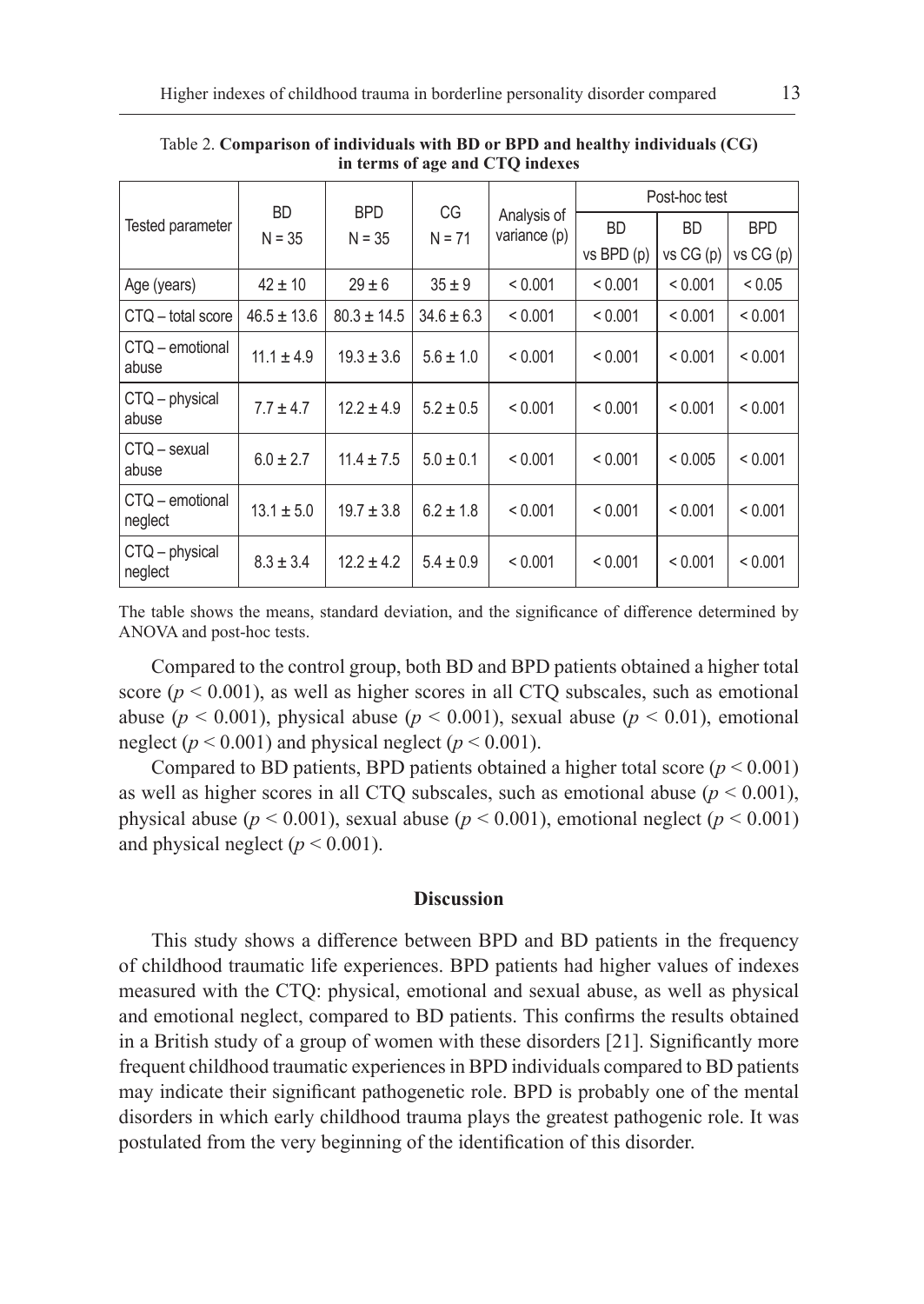The differences between BD and BPD concerning the role of early childhood trauma are reflected in the pathogenesis and treatment of these two disorders. The pathogenetic paradigm of mental disorders is currently understood as an interaction of genetic predisposition and environmental factors, primarily stressful ones. As mentioned, genetic factors play a significant role in both disorders, but this is stronger in BD (heritability of 60–80%) [1], compared to BPD (heritability of 40%) [10]. In both disorders, genetic and epigenetic factors are important for the transformation of the effects of early childhood trauma into clinical symptoms occurring in adulthood [38].

Due to the fundamental role of early childhood stress in BPD, psychotherapy plays a major role in the treatment of this disorder. Currently, the most common forms are dialectical behaviour therapy and schema therapy [39]. Pharmacotherapy in BPD plays an auxiliary role: various drugs are used, primarily to relieve symptoms such as impulsivity and depression [40]. In contrast, pharmacotherapy plays a fundamental role in the treatment of BD. The applied mood stabilisers act on the neurobiological basis of the disease and cause a favourable change in its course [41]. Psychotherapy is of auxiliary importance here and is mainly used to improve the effectiveness of the pharmacotherapy. Its most common forms are psychoeducation [42], cognitive behavioural therapy [43, 44] as well as interpersonal and social rhythm therapy [45].

Despite the above differences, in both BD and BPD patients, it is advisable to conduct a detailed interview taking negative childhood experiences into account. Such an interview should be obligatory in patients with a severe course of the disease, which is more likely in patients with childhood trauma. The information obtained about negative life events in individuals with BD and in those suffering from BPD should be used to plan appropriate pharmacological and psychotherapeutic interventions. An individual approach is based on the assumption that the clinical picture of the disorder, the history of environmental influences and genetic predisposition influence the response to treatment [38]. Psychotherapy of individuals with early childhood trauma should take into account the detailed developmental profile of the patient and the impact of childhood experiences on the development of the most important cognitive structures and schemas.

In summary, the role of stressors in the form of negative experiences in childhood for the pathogenesis of borderline personality disorder is very significant and more important than for the pathogenesis of bipolar disorder. In patients with BPD, traumatic experiences at the early stages of development can, to a great extent, modify the central nervous system functioning and influence the illness' symptoms. This necessitates a development of the therapeutic methods, especially psychotherapeutic ones, specifically targeting the disorder. Promising are methods of the so-called third wave of cognitive-behavioural therapy such as the schema therapy [46] or dialecticbehavioural therapy [47].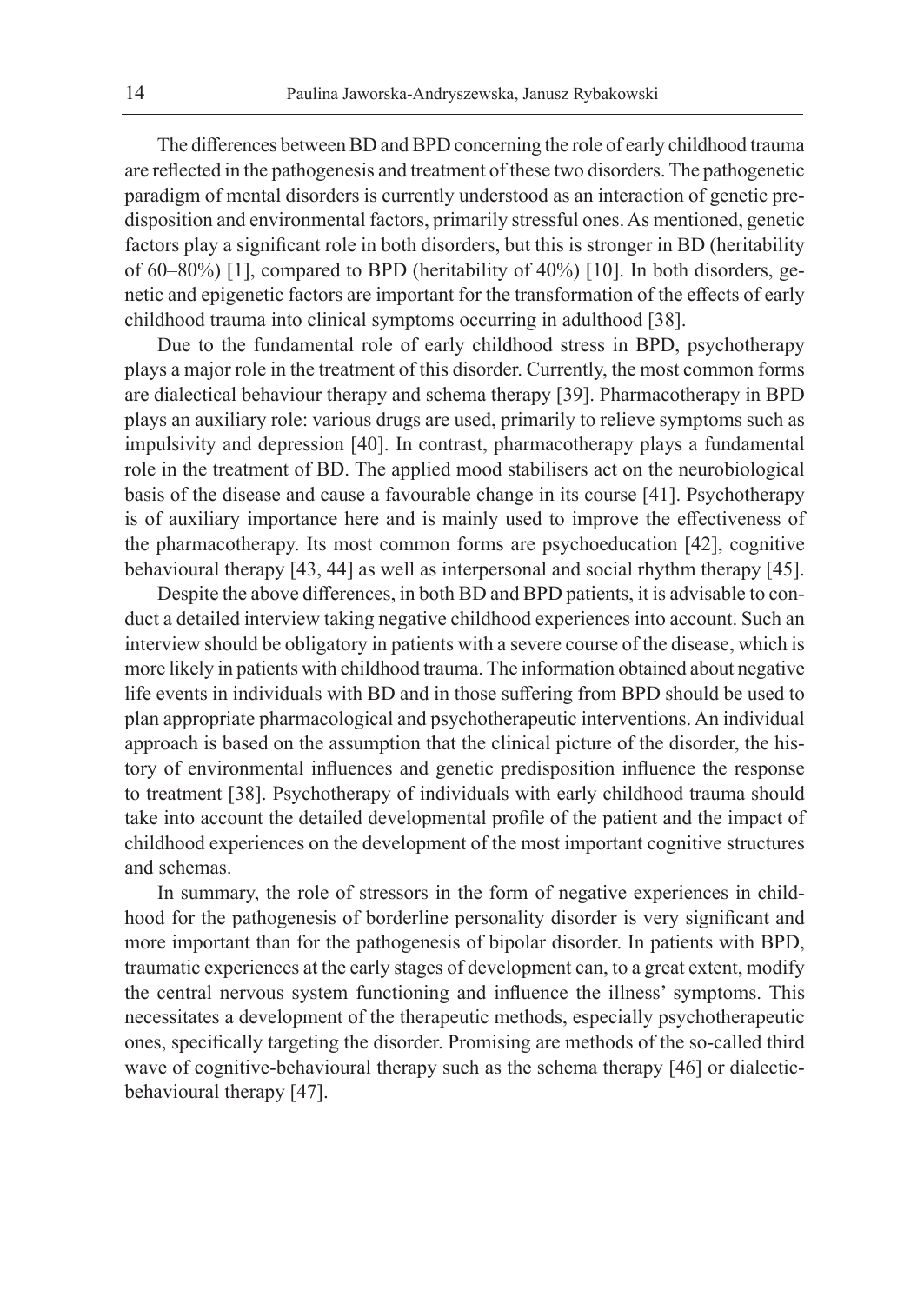### **References**

- 1. Rybakowski J. *Etiopathogenesis of schizophrenia the state of the art for 2021.* Psychiatr. Pol. 2021; 55(2): 261–274.
- 2. Aas M, Henry C, Andreassen OA, Bellivier F, Melle I, Etain B. *The role of childhood trauma in bipolar disorder.* Int. J. Bipolar Disord. 2016; 4(1): 2.
- 3. Jaworska-Andryszewska P, Abramowicz M, Kosmala A, Klementowski K, Rybakowski J. *Childhood trauma in bipolar disorder.* Neuropsychiatr. Neuropsychol. 2016; 11(2): 39–46.
- 4. Jaworska-Andryszewska P, Rybakowski J. *Negative experiences in childhood and the development and course of bipolar disorder.* Psychiatr. Pol. 2016; 50(5): 989–1000.
- 5. Jaworska-Andryszewska P, Rybakowski J. *Childhood adversity and clinical features of bipolar mood disorder.* Arch. Psychiatry and Psychother. 2018; 2: 13–19.
- 6. Arntz A. *Zaburzenie osobowości typu borderline [Borderline personality disorder].* In: Beck AT, Davis DD, Freeman A. *Terapia poznawcza zaburzeń osobowości [Cognitive therapy of personality disorders].* Kraków: Wydawnictwo Uniwersytetu Jagiellońskiego; 2016.
- 7. Asselt van AD, Dirksen CD, Arntz A, Severens JL. *The cost of borderline personality disorder: Societal cost of illness in BPD patients.* Eur. Psychiatry 2007; 22(6): 354–361.
- 8. Lieb K, Zanarini MC, Schmahl C, Linehan M, Bohus M. *Borderline personality disorder.*  Lancet 2004; 364(9432): 453–461.
- 9. Temes CM, Frankenburg F, Fitzmaurice G, Zanarini MC. *Deaths by suicide and other causes among patients with borderline personality disorder and personality-disordered comparison subjects over 24 years of prospective follow-up.* J. Clin. Psychiatry 2019; 80(1): 18m12436.
- 10. Amad A, Ramoz N, Thomas P, Jardri R, Gorwood P. *Genetics of borderline personality disorder: Systematic review and proposal of an integrative model.* Neurosci. Biobehav. Rev. 2014; 40: 6–19.
- 11. Klatkiewicz, A. *Traumatyczne zdarzenia w dzieciństwie a rozwój zaburzenia osobowości borderline [Childhood trauma and borderline personality disorder development].* Nowiny Lekarskie 2011; 80(6): 484–492.
- 12. Dijke van A, Ford JD, Hart van der O, Van Son MJ, Van der Heijden PG, Bühring M. *Childhood traumatization by primary caretaker and affect dysregulation in patients with borderline personality disorder and somatoform disorder.* Eur. J. Psychotraumatol. 2011; 2.
- 13. Blasczyk-Schiep S, Jaworska-Andryszewska P. *Negatywne doświadczenia w dzieciństwie, stres a zachowania samouszkadzające i tendencje samobójcze u osób z zaburzeniem osobowości typu borderline [Negative experiences in childhood, stress and self-injurious behavior and suicidal tendencies in people with borderline personality].* Pol. Merkur. Lekarski 2014; 36(216): 389–393.
- 14. Rosa de la I, Oquendo MA, García G, Stanley B, González-Pinto A, Liu SM et al. *Determining if borderline personality disorder and bipolar disorder are alternative expressions of the same disorder: Results from the national epidemiologic survey on alcohol and related conditions.* J. Clin. Psychiatry 2017; 78(8): e994–e999.
- 15. Kay JH, Altshuler LL, Ventura J, Mintz J. *Prevalence of axis II comorbidity in bipolar patients with and without alcohol use disorders.* Ann. Clin. Psychiatry 1999; 11(4): 187–195.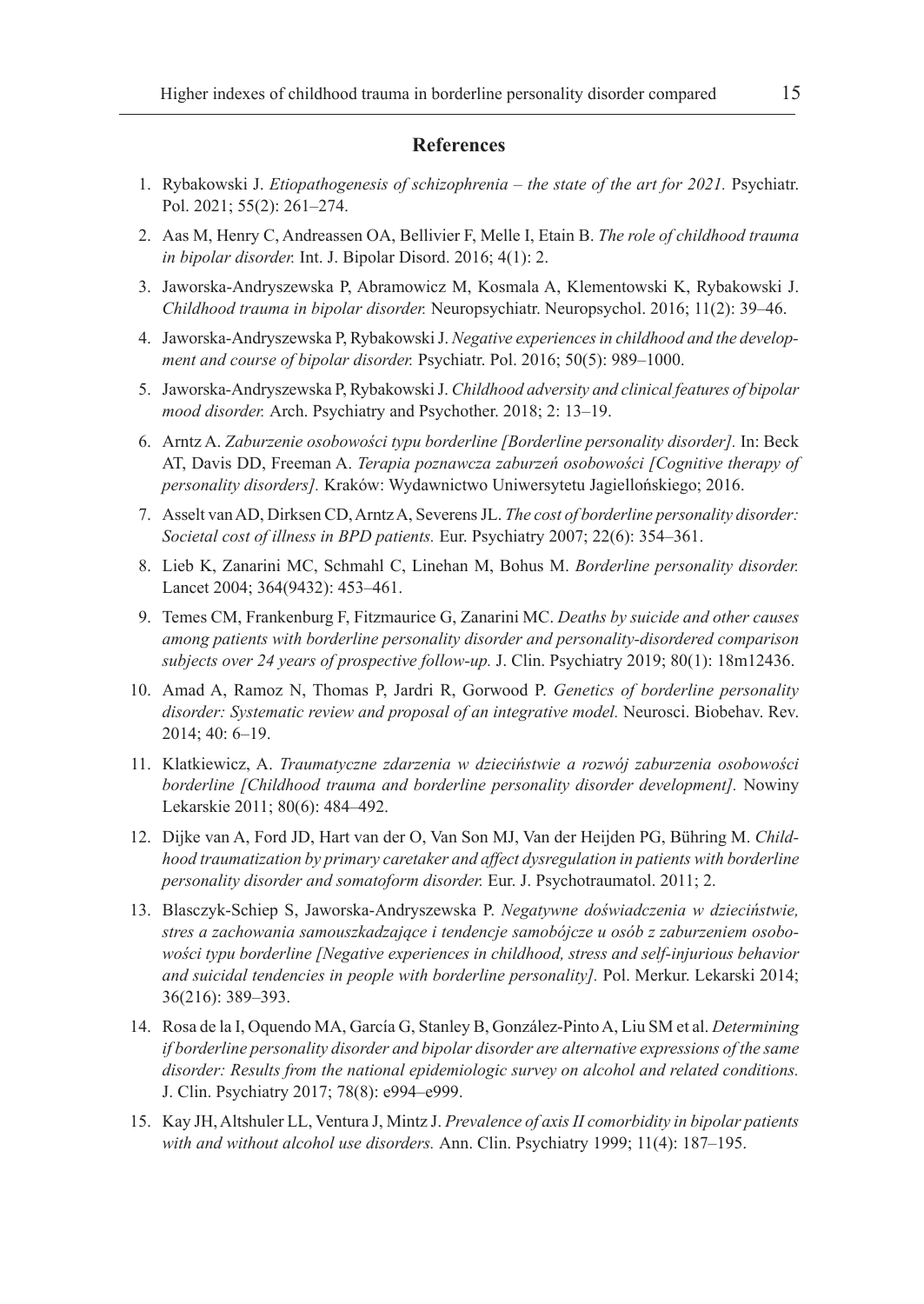- 16. *Bipolar disorder and its diagnosis.* In: *National Collaborating Centre for Mental Health (UK): Bipolar Disorder: The Management of Bipolar Disorder in Adults, Children and Adolescents, in Primary and Secondary Care. NICE Clinical Guidelines, No. 38.* Leicester: British Psychological Society; 2006.
- 17. Deltito J, Martin L, Riefkohl J, Austria B, Kissilenko A, Corless P et al. *Do patients with borderline personality disorder belong to the bipolar spectrum?* J. Affect. Disord. 2001; 67(1–3): 221–228.
- 18. Zimmerman M, Morgan TA. *The relationship between borderline personality disorder and bipolar disorder.* Dialogues Clin. Neurosci. 2013; 15(2): 155–169.
- 19. Witt SH, Streit F, Jungkunz M, Frank J, Awasthi S, Reinbold CS et al. *Genome-wide association study of borderline personality disorder reveals genetic overlap with bipolar disorder, major depression and schizophrenia.* Transl. Psychiatry 2017; 7(6): e1155.
- 20. Bøen B, Hummelen T, Elvsåshagen B, Boye B, Andersson S, Karterud S et al. *Different impulsivity profiles in borderline personality disorder and bipolar II disorder.* J. Affect. Disord. 2015; 170: 104–111.
- 21. Mazer AK, Cleare AJ, Young AH, Juruena MF. *Bipolar affective disorder and borderline personality disorder: Differentiation based on the history of early life stress and psychoneuroendocrine measures.* Behav. Brain Res. 2019; 357–358: 48–56.
- 22. Zimmerman M, Balling C, Chelminski I, Dalrymple K. *Patients with borderline personality disorder and bipolar disorder: A descriptive and comparative study.* Psychol. Med. 2020; 51(9): 1479–1490.
- 23. Yen S, Frazier E, Hower H, Weinstock LM, Topor DR, Hunt J et al. *Borderline personality disorder in transition age youth with bipolar disorder.* Acta Psychiatr. Scand. 2015; 132(4): 270–280.
- 24. Riemann G, Weisscher N, Post RM, Altshuler L, McElroy S, Frye MA et al. *The relationship between self-reported borderline personality features and prospective illness course in bipolar disorder.* Int. J. Bipolar Disord. 2017; 5(1): 31.
- 25. Jaworska-Andryszewska P, Rybakowski JK. *Childhood trauma in mood disorders: Neurobiological mechanisms and implications for treatment.* Pharmacol. Rep. 2019; 71(1): 112–120.
- 26. Perez-Rodriguez MM, Bulbena-Cabré A, Bassir Nia A, Zipursky G, Goodman M, New AS. *The neurobiology of borderline personality disorder.* Psychiatr. Clin. North. Am. 2018; 41(4): 633–650.
- 27. Calati R, Gressier F, Balestri M, Serretti A. *Genetic modulation of borderline personality disorder: Systematic review and meta-analysis.* J. Psychiatr. Res. 2013; 47(10): 1275–1287.
- 28. Stanley B, Siever LJ. *The interpersonal dimension of borderline personality disorder: Toward a neuropeptide model.* Am. J. Psychiatry 2010; 167(1): 24–39.
- 29. Dammann G, Teschler S, Haag T, Altmuller F, Tuczek F, Dammann RH. *Increased DNA methylation of neuropsychiatric genes occurs in borderline personality disorder.* Epigenetics 2011; 6(12): 1454–1462.
- 30. Teschler S, Bartkuhn M, Künzel N, Schmidt C, Kiehl S, Dammann G et al. *Aberrant methylation of gene associated CpG sites occurs in borderline personality disorder.* PLoS One 2013; 8(12): e84180.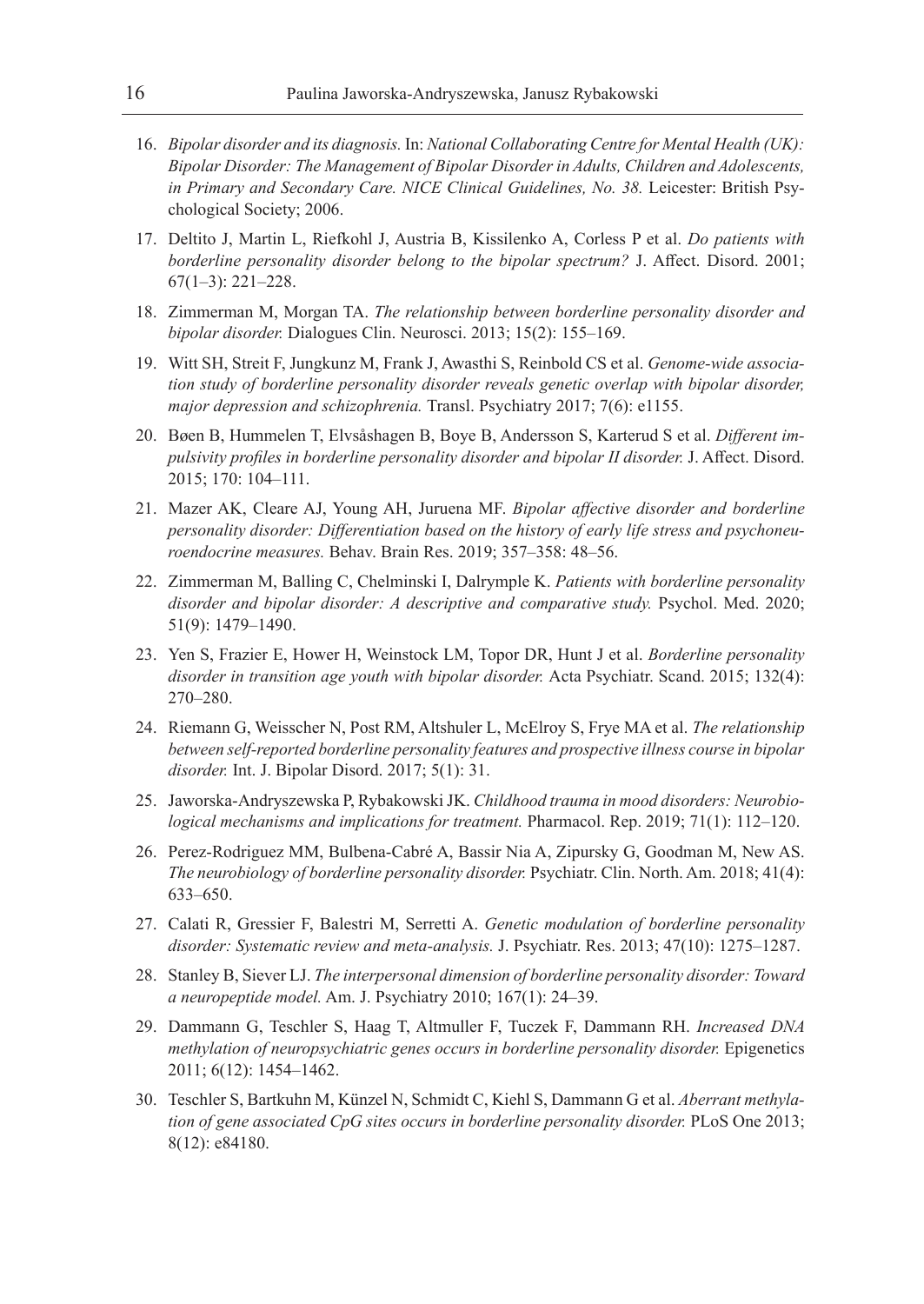- 31. Perroud N, Salzmann A, Prada P, Nicastro R, Hoeppli ME, Furrer S et al. *Response to psychotherapy in borderline personality disorder and methylation status of the BDNF gene.* Transl. Psychiatry 2013; 3(1): e207.
- 32. Dudek D. *Depresja w zaburzeniach afektywnych dwubiegunowych u młodych osób.* In: Rybakowski F, editor. *Depresje u osób młodych.* Warsaw: Medical Education; 2017. pp. 80–85.
- 33. MacKinnon DF, Pies R. *Affective instability as rapid cycling: Theoretical and clinical implications for borderline personality and bipolar spectrum disorders.* Bipolar Disord. 2006; 8(1): 1–14.
- 34. Cichoń L, Janas-Kozik M, Siwiec A, Rybakowski JK. *Clinical picture and treatment of bipolar affective disorder in children and adolescents.* Psychiatr. Pol. 2020; 54(1): 35–50.
- 35. Bernstein DP, Fink L, Handelsman L, Foote J, Lovejoy M, Wenzel K et al. *Initial reliability and validity of a new retrospective measure of child abuse and neglect.* Am. J. Psychiatry 1994; 151(8): 1132–1136.
- 36. Bernstein DP, Fink L. *Childhood Trauma Questionnaire: A retrospective self-report. Manual.*  San Antonio, TX: The Psychological Corporation, Harcourt Brace & Company; 1998.
- 37. Murzyn A. *Doświadczenie wczesnodziecięcej traumy jako predyktor wyniku leczenia pacjentów z zaburzeniami nerwicowymi i osobowości.* Doctoral thesis. Jagiellonian University Medical College, Faculty of Medicine. Krakow; 2012.
- 38. Halldorsdottir T, Binder E. *Gene × environment interactions: From molecular mechanisms to behavior.* Annu. Rev. Psychol. 2017; 68: 215–241.
- 39. Oud M, Arntz A, Hermens ML, Verhoef R, Kendall T. *Specialized psychotherapies for adults with borderline personality disorder: A systematic review and meta-analysis.* Aust. N. Z. J. Psychiatry 2018; 52(10): 949–961.
- 40. Bozzatello P, Rocca P, De Rosa ML, Bellino S. *Current and emerging medication for borderline personality disorder: Is pharmacotherapy alone enough?* Expert Opin. Pharmacother. 2020; 21(1): 47–61.
- 41. Rybakowski JK. *Meaningful aspects of the term 'mood stabilizer'.* Bipolar Disord. 2018; 20(4): 391–392.
- 42. Colom F, Vieta E. *Podręcznik psychoedukacji w zaburzeniach afektywnych dwubiegunowych [Psychoeducation manual for bipolar disorder].* Warsaw: MediPage; 2009.
- 43. Napierała M. *Terapia poznawczo-behawioralna w leczeniu zaburzeń afektywnych dwubiegunowych [Cognitive-behavioural therapy in the treatment of bipolar affective disorders].* Neuropsychiatr. Neuropsychol. 2017; 12(3): 118–125.
- 44. Jaworska-Andryszewska P, Rybakowski J. *Pharmacotherapy and psychotherapy for bipolar disorder in the context of early childhood trauma.* Farmakoter. Psychiatr. Neurol. 2019; 35(1): 37–50.
- 45. Frank E, Kupfer DJ, Thase MJ, Mallinger AG, Swartz HA, Fagiolini AM et al. *Two-year outcomes for interpersonal and social rhythm therapy in individuals with bipolar I disorder.* Arch. Gen. Psychiatry 2005; 62(9): 996–1004.
- 46. Arntz A, Genderen H. *Terapia schematów w zaburzeniu osobowości typu borderline [Schema therapy for borderline personality disorder].* Sopot: Gdańskie Wydawnictwo Psychologiczne; 2016.